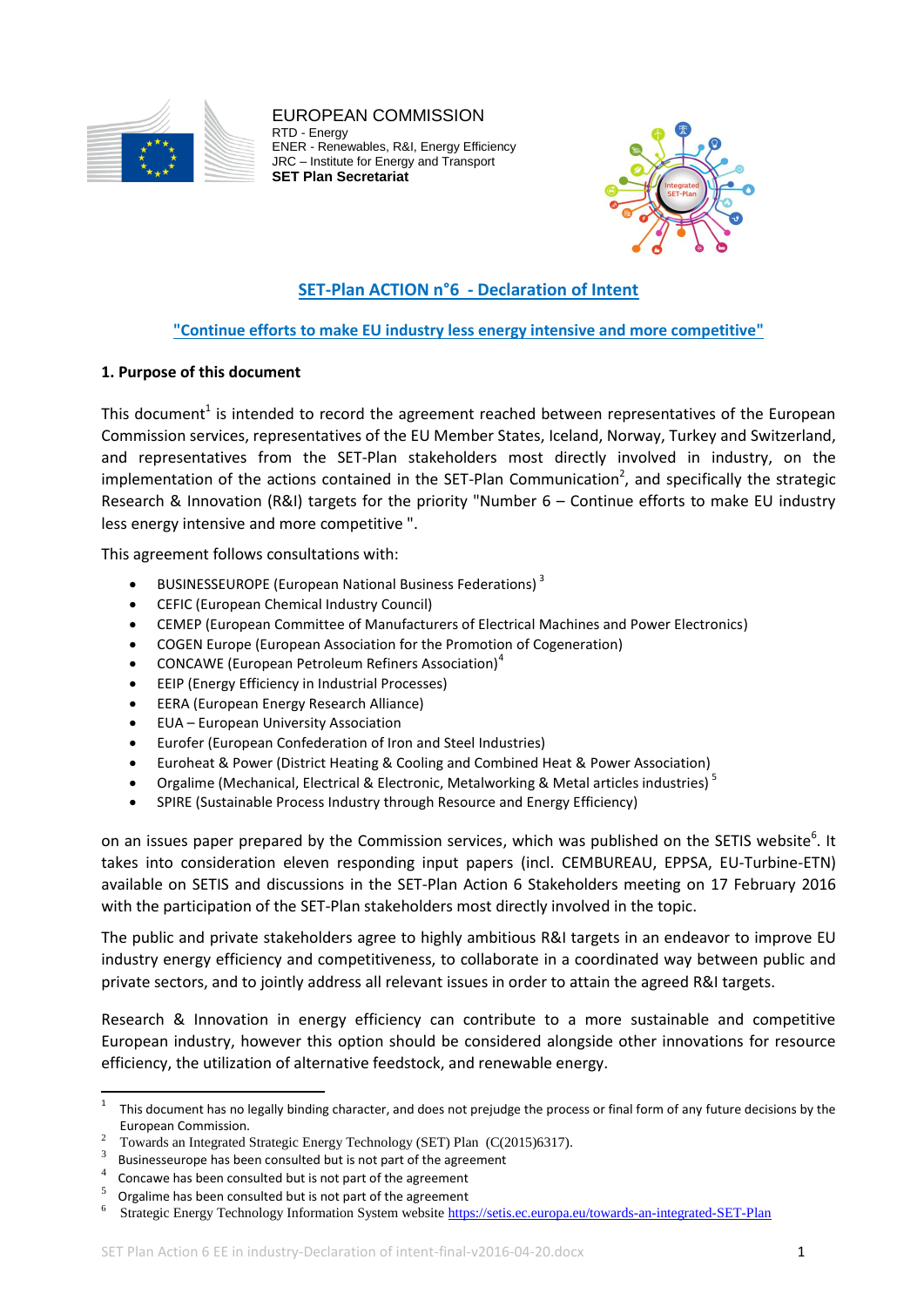### **2. Drivers and means to improve EE in industry**

In 2013, the industrial sector accounted for 25.1% of the total final energy consumption in the EU-28<sup>7</sup>. Energy in industry is mostly used for process heating and cooling, which represents about 63% of the total industry final energy demand.

R&I in industrial energy efficiency is needed to ensure industry contributes to climate change targets and further increase their export competitiveness in a situation where manufacturing companies from across the globe have more and more access to the same energy saving technologies. R&I investments is therefore necessary to further improve our technological leadership and innovation know-how.

Technologies can be grouped into sector specific technologies and cross-cutting technologies.<sup>8</sup>

- Sectoral technologies are tied to specific materials or processes of a given sector.
- Cross-cutting technologies can be applied across many sectors.
- Beyond technologies, innovations related to industry organisation, management, employees' behavioural change are also important ways of increasing energy efficiency of production. However, this paper focuses on the technological aspects related to energy efficiency in industry and therefore it does not address these other important drivers. Other issues of socio-economic, regulatory or other nature that may be of relevance in achieving the targets will be addressed at a later stage.

### **3. How R&I on sector-specific technologies can contribute to higher efficiency in industry?**

To maximise impact of R&I, there is a need to prioritise sector-specific technologies with the highest potential. For that purpose, eight industrial sector groups have been analysed which account for 98% of the industrial final energy consumption in EU28.

| Sector metrics - only<br>for the purpose of<br>prioritising<br>(sources: $910$ ) | <b>Final energy</b><br>consumption | Economic <sup>11</sup><br>potential<br>savings by<br>2030<br>(payback<br>$\leq$ 2 year) | Technical <sup>12</sup><br>potential<br>savings<br>by 2030 | Energy $^{13}$<br>cost/<br>Value<br>Added | No. of<br>employed | Value<br>added,<br>gross |
|----------------------------------------------------------------------------------|------------------------------------|-----------------------------------------------------------------------------------------|------------------------------------------------------------|-------------------------------------------|--------------------|--------------------------|
| Sector                                                                           | Mtoe/y                             | Mtoe/y                                                                                  | Mtoe/y                                                     |                                           | Million            | € billion                |
| Pulp and paper                                                                   | 34.3                               | 1.1                                                                                     | 7.2                                                        | 16%                                       | 1.43               | 79.0                     |
| Iron and steel                                                                   | 50.8                               | 2.9                                                                                     | 16.3                                                       | 36%                                       | 0.63               | 39.7                     |
| Non-metallic mineral                                                             | 34.2                               | 1.2                                                                                     | 7.1                                                        | 23%                                       | 1.29               | 63.9                     |
| Chemical and pharma.                                                             | 51.5                               | 2.6                                                                                     | 16.5                                                       | 12%                                       | 1.72               | 229.8                    |
| Non-ferrous metal                                                                | 9.4                                | 0.5                                                                                     | 1.9                                                        | 23%                                       | 0.46               | 23.7                     |
| Petroleum refineries                                                             | 44.7                               | 1.7                                                                                     | 10.6                                                       | 44%                                       | 0.12               | 24.3                     |
| Food and beverage                                                                | 28.4                               | 1.4                                                                                     | 6.8                                                        | 10%                                       | 4.53               | 251.4                    |
| Machinery                                                                        | 19.3                               | 1.0                                                                                     | 5.3                                                        | 3%                                        | 9.03               | 579.8                    |
| Total                                                                            | 272.5                              | 12.4                                                                                    | 71.7                                                       |                                           |                    |                          |

7 Source: Eurostat, June 2015,

1

<sup>&</sup>lt;sup>8</sup> ICF 2015a "Study on energy efficiency and energy saving potential in industry and on possible policy mechanisms", 1 December 2015, [https://ec.europa.eu/energy/sites/ener/files/documents/151201%20DG%20ENER%20Industrial%20EE%20study%20-](https://ec.europa.eu/energy/sites/ener/files/documents/151201%20DG%20ENER%20Industrial%20EE%20study%20-%20final%20report_clean_stc.pdf) [%20final%20report\\_clean\\_stc.pdf](https://ec.europa.eu/energy/sites/ener/files/documents/151201%20DG%20ENER%20Industrial%20EE%20study%20-%20final%20report_clean_stc.pdf)

<sup>9</sup> Final energy consumption, EE potential, Energy intensity: ICF 2015a, based on Eurostat 2013 data for EU28

 $10$  No of employed (2012), Value added (2013): Eurostat

 $11$  Energy saving potential considering a deployment by 2030 of the technologies that are today already existing and economically viable with a payback not longer than 2 years. (source: ICF2015a, not endorsed by industry) .

<sup>&</sup>lt;sup>12</sup> Sum of energy saving potentials of all technically feasible technologies, regardless of economic or mutual compatibility constraints (source: ICF2015a, not endorsed by industry)

<sup>&</sup>lt;sup>13</sup> Energy cost intensity, i.e. the proportion of the energy cost in the value added of the product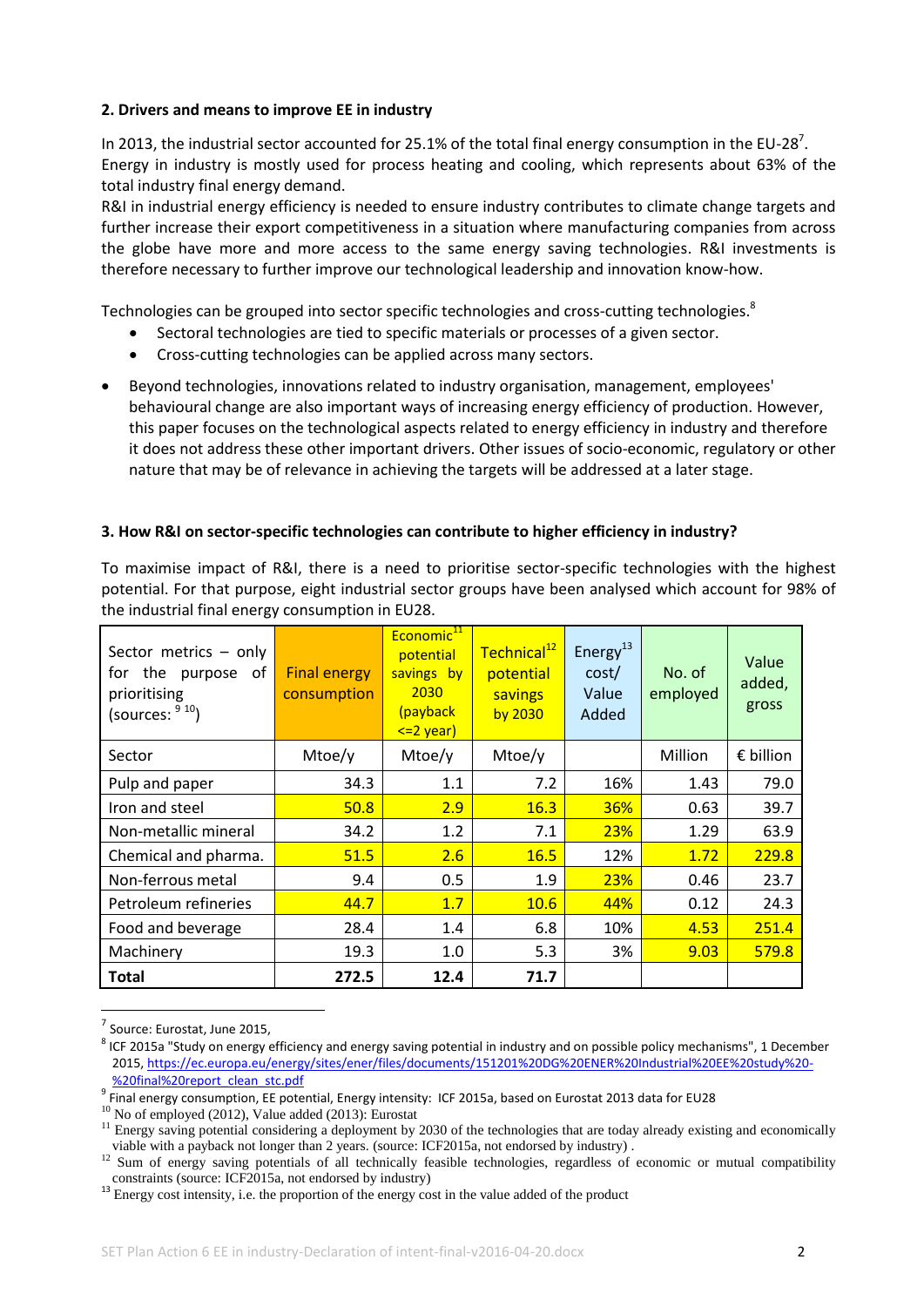Iron & Steel, Chemical & Pharmaceutical and Petroleum & refineries account for 54% of the final energy consumption and 61% of the technical saving potential. For Iron & Steel and Petroleum & refineries, the cost of energy is a high share of the value added and therefore significantly affects their competitiveness. The sectors with the highest employment and value added are Chemical & Pharmaceutical, Food & Beverage and Machinery, but the last two sectors are not energy intensive.

Based on these criteria, it was proposed to focus the EU's sector-specific R&I efforts on cooperating on three sectors, which have the greatest potential for energy savings and enhanced competitiveness: Iron & Steel, Chemicals & Pharmaceuticals and Petroleum refineries. However, after consultation of the relevant stakeholders, it appeared that the Petroleum Refineries sector would mostly benefit from the crosscutting technologies and that R&I on sector specific technologies for Petroleum Refineries should not be prioritised at this stage. Therefore, it was decided to focus on two sectors: Iron & Steel and Chemicals & Pharmaceuticals.

The aim of the prioritisation is to be more focussed and so identify and implement concrete and coordinated actions. Activities in other sectors are not excluded and, if a number of stakeholders and/or Member States want to cooperate on specific actions, they are invited to make proposals for concrete actions. The other sectors will also benefit from actions addressing the cross-cutting technologies.

For the two identified sectors, we have classified their sector specific technologies according to their maturity and economic viability:

- a) the existing technologies which have been demonstrated but are not (yet) economically viable, i.e. with payback period longer than 3 years $^{14}$
- b) the emerging technologies, which still need to be validated in pilot or demonstration plants

| Priorities <sup>15</sup> 1 and 2                                                                                                                                                                                                                                                                            | <b>R&amp;I Targets</b>                                                                                                                                                                                                                                        | <b>Indicators</b>                                                                                                                                                                                                                                                                                                |
|-------------------------------------------------------------------------------------------------------------------------------------------------------------------------------------------------------------------------------------------------------------------------------------------------------------|---------------------------------------------------------------------------------------------------------------------------------------------------------------------------------------------------------------------------------------------------------------|------------------------------------------------------------------------------------------------------------------------------------------------------------------------------------------------------------------------------------------------------------------------------------------------------------------|
| 1. Sector specific R&I: Increasing the<br>energy efficiency of our most<br>energy consuming industries by<br>increasing the cost effectiveness of<br>not yet economically viable<br>technologies (TRL>=7) through<br>technological development, while<br>striving to reduce GHG emissions<br>proportionally | By 2030, at least $1/3$ <sup>16</sup> of the<br>technical potential energy<br>savings related to sector-<br>specific technologies,<br>identified for Iron & Steel and<br>Chemical & Pharmaceutical,<br>become economically viable<br>$(Payback \leq 3 years)$ | Progress of the cost effectiveness<br>of the identified technologies;<br>cumulated energy saving potential<br>of technologies reaching economic<br>viability.<br>Two sets of Assumptions:<br>Fixed energy prices &<br>$\bullet$<br>production volume<br>Actual energy prices &<br>$\bullet$<br>production volume |
| 2. Sector specific R&I: Increasing the<br>energy efficiency of our most<br>energy consuming industries by<br>progressing emerging technologies<br>(TRL 4 to 6), while striving to reduce<br>GHG emissions proportionally                                                                                    | By 2030, 1/3 of the currently<br>promising emerging<br>technologies are successfully<br>demonstrated at large scale<br>$(TRL>=8)$                                                                                                                             | R&I Maturity progress (lab, pilot,<br>large scale demonstration)                                                                                                                                                                                                                                                 |

**.** 

<sup>&</sup>lt;sup>14</sup> Stakeholders agreed a payback of 3years (not 2) is more realistic (vs energy prices) and still a reasonable economic threshold

<sup>&</sup>lt;sup>15</sup> There is no ranking among the five priorities. They are numbered for easy reference.

<sup>&</sup>lt;sup>16</sup> The quantification of the targets for Iron & Steel and Chemical & Pharmaceutical are detailed in Annexes 1 & 2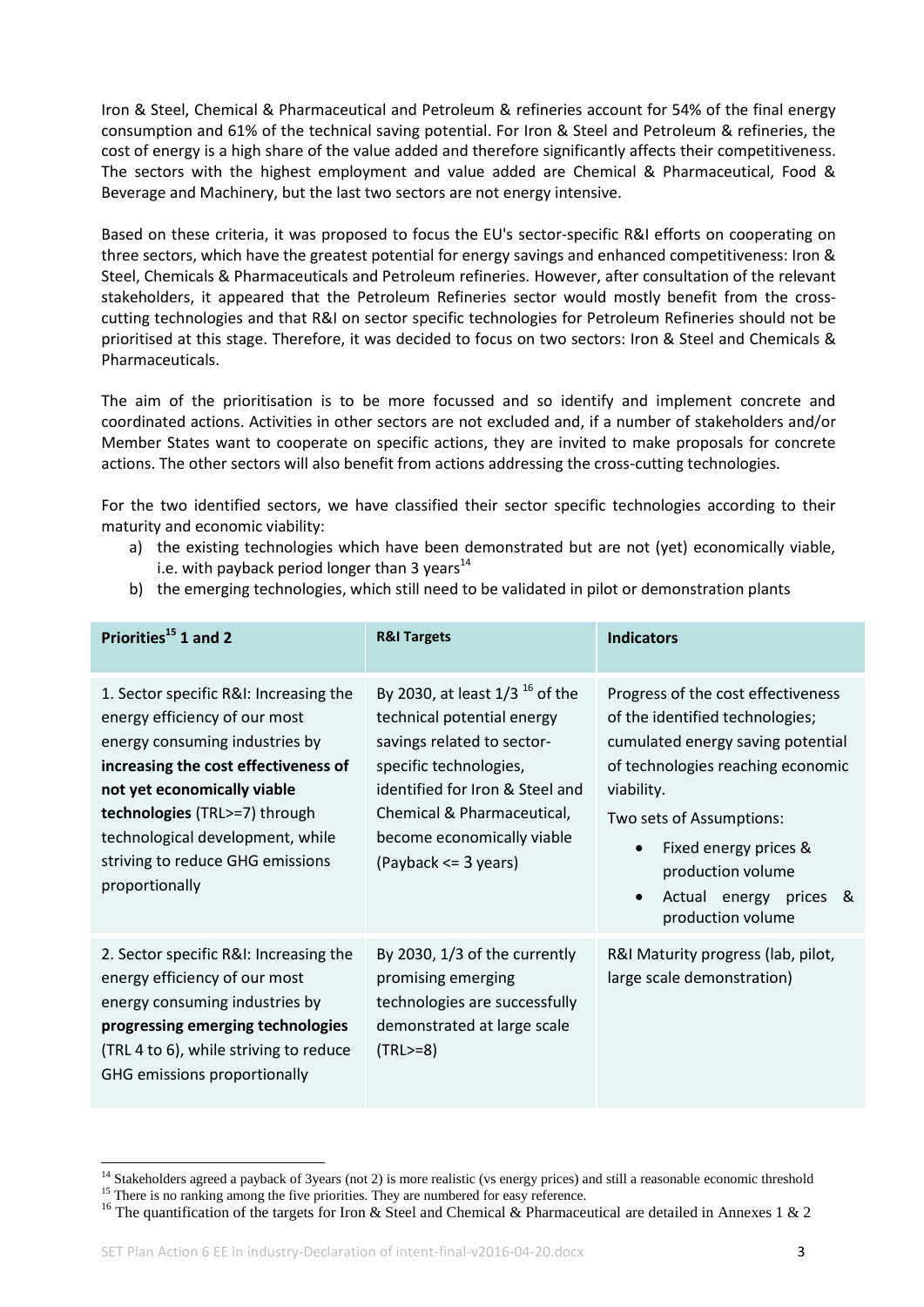#### **4. How R&I on crosscutting technologies can contribute to higher efficiency in industry?**

Due to their applicability to all sectors, there is a large energy savings potential in cross-cutting technologies.

| <b>Priorities 3 to 5</b>                                                                                                                                                                                                                                                     | R&I Targets (baseline 2015)                                                                                                                                                                                                                                                     | <b>Indicators</b>                                                                                                                                                                                                         |
|------------------------------------------------------------------------------------------------------------------------------------------------------------------------------------------------------------------------------------------------------------------------------|---------------------------------------------------------------------------------------------------------------------------------------------------------------------------------------------------------------------------------------------------------------------------------|---------------------------------------------------------------------------------------------------------------------------------------------------------------------------------------------------------------------------|
| 3. Cross-cutting R&I: maximising the<br><b>of</b><br>industrial<br>recovery<br>excess<br>heat/cold in a cost efficient manner                                                                                                                                                | 2025,<br>develop<br>and<br>By<br>$(to$ TRL $8)$<br>demonstrate<br>cost<br>effective<br>excess<br>heat/cold<br>recovery solutions<br>(e.g.<br>heat<br>exchangers, upgrade to higher<br>temperature,<br>storage,<br>distribution, heat-to-power, heat-<br>to-cold, power-to-heat) | of<br>Evolution<br>solutions<br>maturity (TRL), of their cost<br>effectiveness and<br>energy<br>efficiency performance with<br>reference to Best Available<br>Techniques (BAT) (Industrial<br><b>Emissions Directive)</b> |
| 4. Cross-cutting R&I: maximising<br>the energy efficiency of cross-sector<br>industrial components in a cost<br>efficient manner                                                                                                                                             | 2025,<br>develop<br>and<br>By<br>demonstrate (to TRL 8) industrial<br>components whose losses are<br>reduced by 15% (e.g. boilers,<br>dryers, pumps, compressors, fans,<br>conveyors  all of which systems<br>typically<br>contain motors<br>and<br>drives)                     | of<br>Evolution<br>solutions<br>maturity (TRL), of their cost<br>effectiveness and<br>energy<br>efficiency performance with<br>reference to BAT /<br>Progress of minimum energy<br>performance standards                  |
| <b>R&amp;I:</b><br>5. Cross-cutting<br>Improving<br>system integration, optimal design,<br>intelligent and flexible operation,<br>including industrial symbiosis, to<br>and<br>increase<br>energy<br>resource<br>efficiency while striving to reduce<br><b>GHG emissions</b> | develop<br>2025.<br>and<br>By<br>demonstrate solutions enabling<br>small and large, industries to<br>reduce their energy consumption<br>by 20% while striving to reduce<br>GHG emissions proportionally                                                                         | % of specific energy savings<br>(J/unit of product or J/goods<br>produced in industrial park)<br>achieved<br>by at<br>least<br>10<br>in<br>projects<br>at<br>least<br>- 5<br>industrial sectors                           |

All sectors will benefit from highly efficient **industrial components**, in particular the Food & Beverage and Machinery sectors. The components optimisation shall be embedded in the overall system optimisation at design stage, addressed in Priority 5.

**Optimal design, intelligent and flexible operation** include static modelling for process integration and energy efficiency optimisation at design stage, but also dynamic modelling to allow real-time process control and optimisation, based on system monitoring and sub-metering. By means of flexible production and electrical as well as thermal demand response, the industry could play a role in balancing and reacting on fluctuating supply of renewables. Increasing fuel flexibility will facilitate the use of sustainable energy sources in Industry. At the same time, industry will make sustainable production more economically viable and reduce its carbon footprint.

**Heat and cold recovery technologies** are instrumental for intra-plant optimisation and inter-plant integration to enable cascade use of heat (or cold) between cross-sectoral plants in industrial parks, and with district heating/cooling networks. A mapping of the industrial excess/surplus heat and cold while considering the proximity to users such as other industrial sites, district heating and cooling networks in EU would contribute to better prioritise R&I programme.

This **system integration** covers not only energy/heat/cold flows but also materials and by-products reuse across sectors (e.g. CO2, CO, H2), thereby contributing to industrial symbiosis and circular economy.

**Enterprises in all sectors and all sizes (small, medium and large)** will benefit from priorities 3 to 5. Special attention shall be paid to small size applications to ensure wide take up by SMEs.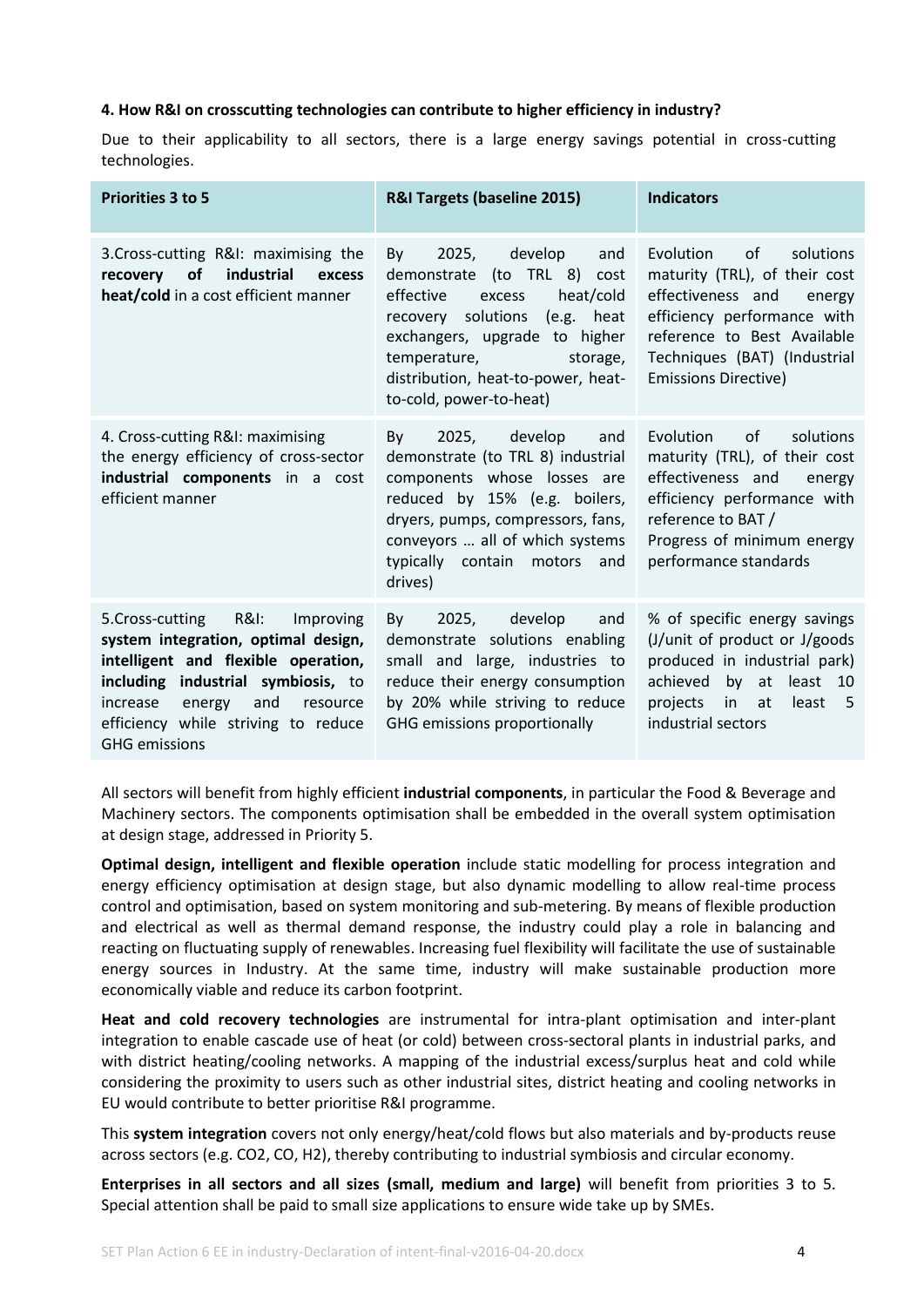# **5. Next Steps**

The public and private stakeholders will:

- develop within 6 months a detailed implementation plan for the delivery of these R&I targets, in particular:
	- $\circ$  determine joint and/or coordinated actions; to identify the ways in which the EU and national research and innovation programs could most usefully contribute;
	- $\circ$  identify the contributions of the private sector, research organizations, and universities;
- identify all issues of a technological, socio-economic, regulatory or other nature that may be of relevance in achieving the targets;
- report regularly on the progress with the purpose to monitor the realisation of the targets and take rectifying action where and whenever necessary.

# **Annex 1***: Preliminary* **list of technologies for the Iron & Steel sector**

Existing but not yet economically viable technologies (Priority 1)

- 1. Integrated control system
- 2. Basic Oxygen Furnace Waste Heat and Gas Recovery
- 3. Exhaust gas heat recovery (furnace)
- 4. Combustion optimization (furnace)
- 5. Scrap Pre-Heating
- 6. Sinter Plant energy saving and Waste Heat Recovery
- 7. Stove Waste Gas Heat Recovery

The energy saving and recovery technologies of the EU steel sector were reviewed in the  $ESTEP<sup>17</sup>$  report on *'energy efficiency of the steel production*', summarising the results of an investigation (from 2010 to 2013) as a contribution to the SET Plan actions. Considering the reported technical energy potential of about 10% and taking into consideration the reported energy consumption of 20 GJ/t hot rolled products for the integrated steel plants and 9.5 GJ/t hot rolled product for the electric steel plants as well as a production share of 60% via the integrated steel plants and 40% via the electric steel plants, one finds a weighted average energy consumption of 15.8 GJ/t hot rolled products and a technical energy potential of 1.58 GJ/t hot rolled products. Considering a production of about 160 Mio tonne per year leads to a technical energy potential of 268.6 Mio GJ per year, which corresponds to an energy saving technical potential of about 6.4 Mtoe per year.

Assuming at least 1/3 of the sector-specific, not yet economically viable technologies (TRL>=7), could become economically viable through technology development, the potential energy saving would be equivalent to at least 2.1 Mtoe/a

#### Emerging technologies (Priority 2)

- 8. Top Gas Recycling Blast Furnace
- 9. Smelting Reduction ULCOS-Hisarna
- 10. Direct reduction ULCORED
- 11. Electrolysis ULCOWIN

**<sup>.</sup>** <sup>17</sup> ESTEP Steel production - EEWG Final report, January 2014 [http://cordis.europa.eu/pub/estep/docs/wg7-final](http://cordis.europa.eu/pub/estep/docs/wg7-final-report.pdf)[report.pdf](http://cordis.europa.eu/pub/estep/docs/wg7-final-report.pdf)